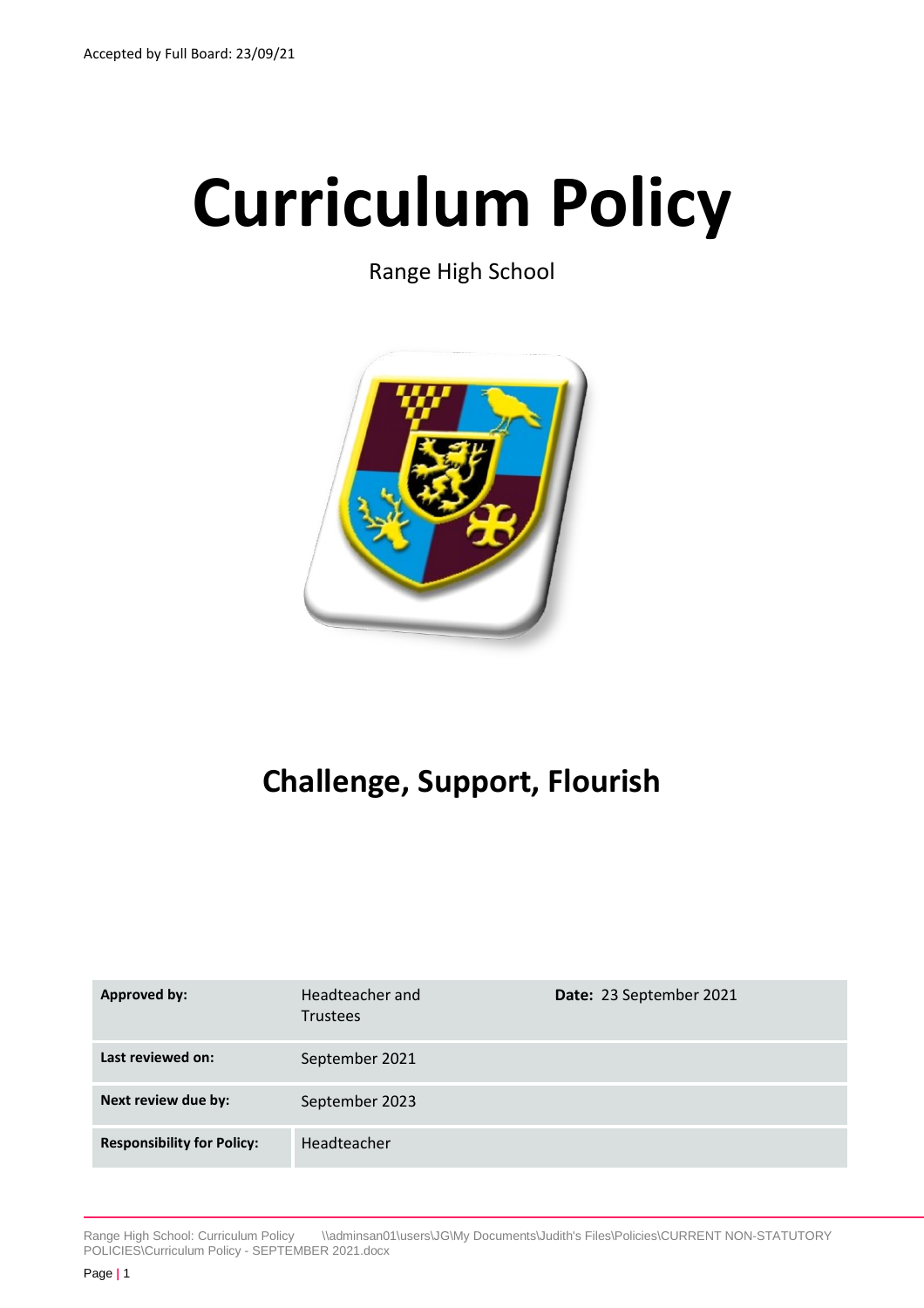# **Contents**

Range High School: Curriculum Policy \\adminsan01\users\JG\My Documents\Judith's Files\Policies\CURRENT NON-STATUTORY POLICIES\Curriculum Policy - SEPTEMBER 2021.docx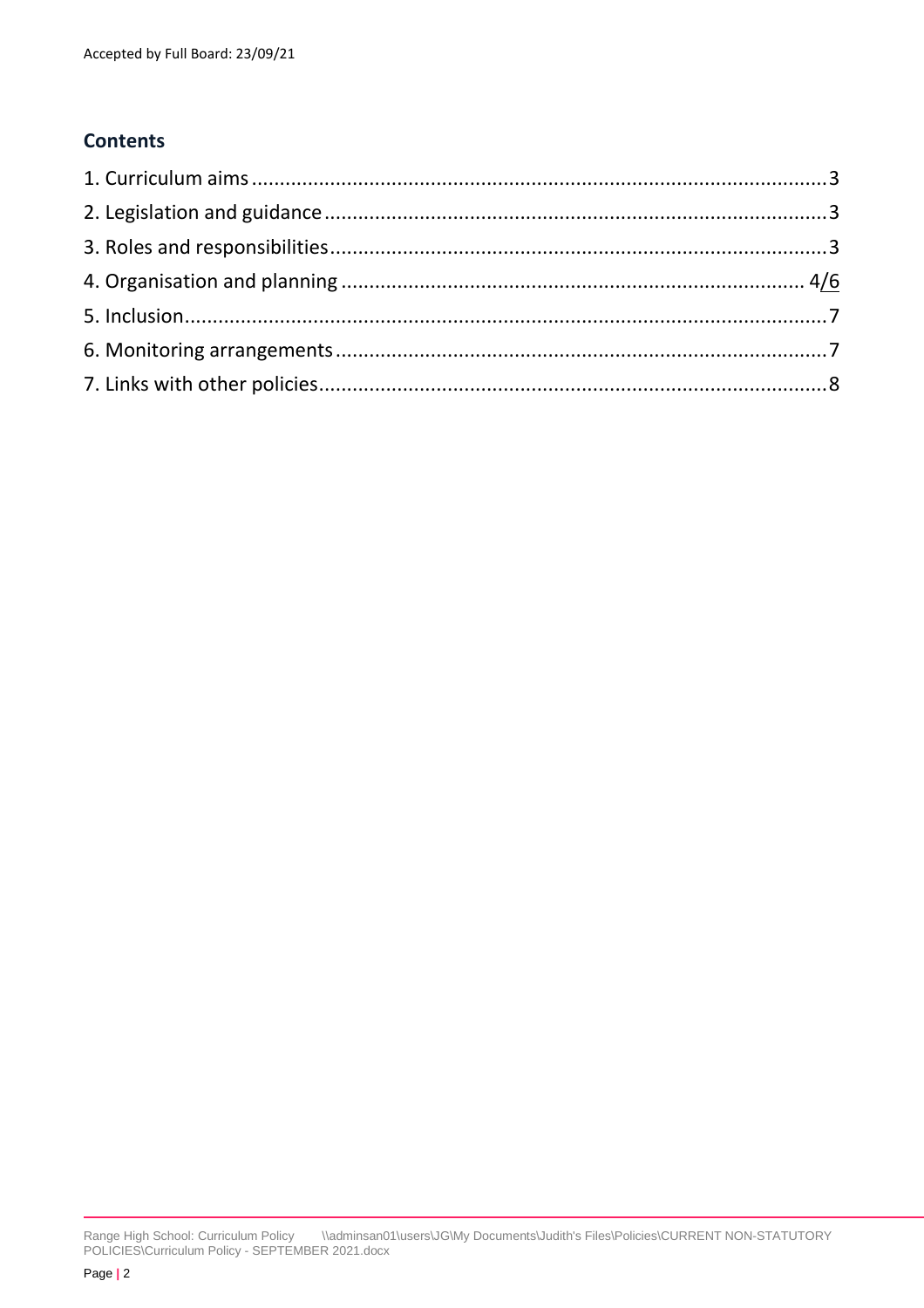# <span id="page-2-0"></span>**1. Curriculum aims (please read in conjunction with our whole school Curriculum Intent Statement)**

Our curriculum aims/intends to:

- o Provide a broad and balanced education for all pupils that's coherently planned and sequenced towards cumulatively sufficient knowledge for skills and future learning and employment
- o Enable pupils to develop knowledge, understand concepts and acquire skills, and be able to choose and apply these in relevant situations
- o Support pupils' spiritual, moral, social and cultural development
- o Support pupils' physical development and responsibility for their own health, and enable them to be active
- o Promote a positive attitude towards learning
- o Ensure equal access to learning for all pupils, with high expectations for every pupil and appropriate levels of challenge and support
- o Have a high academic/vocational/technical ambition for all pupils
- $\circ$  Equip pupils with the knowledge and cultural capital they need to succeed in life
- o Provide subject choices that support pupils' learning and progression, and enable them to work towards achieving their goals
- o Provide a broad curriculum prioritising a strong academic core of subjects, such as those offered in the **EBacc**
- o Develop pupils' independent learning skills and resilience, to equip them for further/higher education and employment

# <span id="page-2-1"></span>**2. Legislation and guidance**

This policy reflects the requirements for academies to provide a broad and balanced curriculum as per the [Academies Act 2010,](http://www.legislation.gov.uk/ukpga/2010/32/section/1A) and the [National Curriculum programmes of study](https://www.gov.uk/government/collections/national-curriculum) which we have chosen to follow.

It also reflects requirements for inclusion and equality as set out in th[e Special Educational Needs and](https://www.gov.uk/government/publications/send-code-of-practice-0-to-25)  [Disability Code of Practice 2014](https://www.gov.uk/government/publications/send-code-of-practice-0-to-25) an[d Equality Act 2010,](http://www.legislation.gov.uk/ukpga/2010/15/part/6/chapter/1) and refers to curriculum-related expectations of governing boards set out in the Department for Education's [Governance Handbook.](https://www.gov.uk/government/publications/governance-handbook)

# <span id="page-2-2"></span>**3. Roles and responsibilities**

#### **3.1 The Board of Trustees**

The board of trustees will monitor the effectiveness of this policy and hold the headteacher to account for its implementation.

The board will also ensure that:

o A robust framework is in place for setting curriculum priorities and aspirational targets- see the school development plan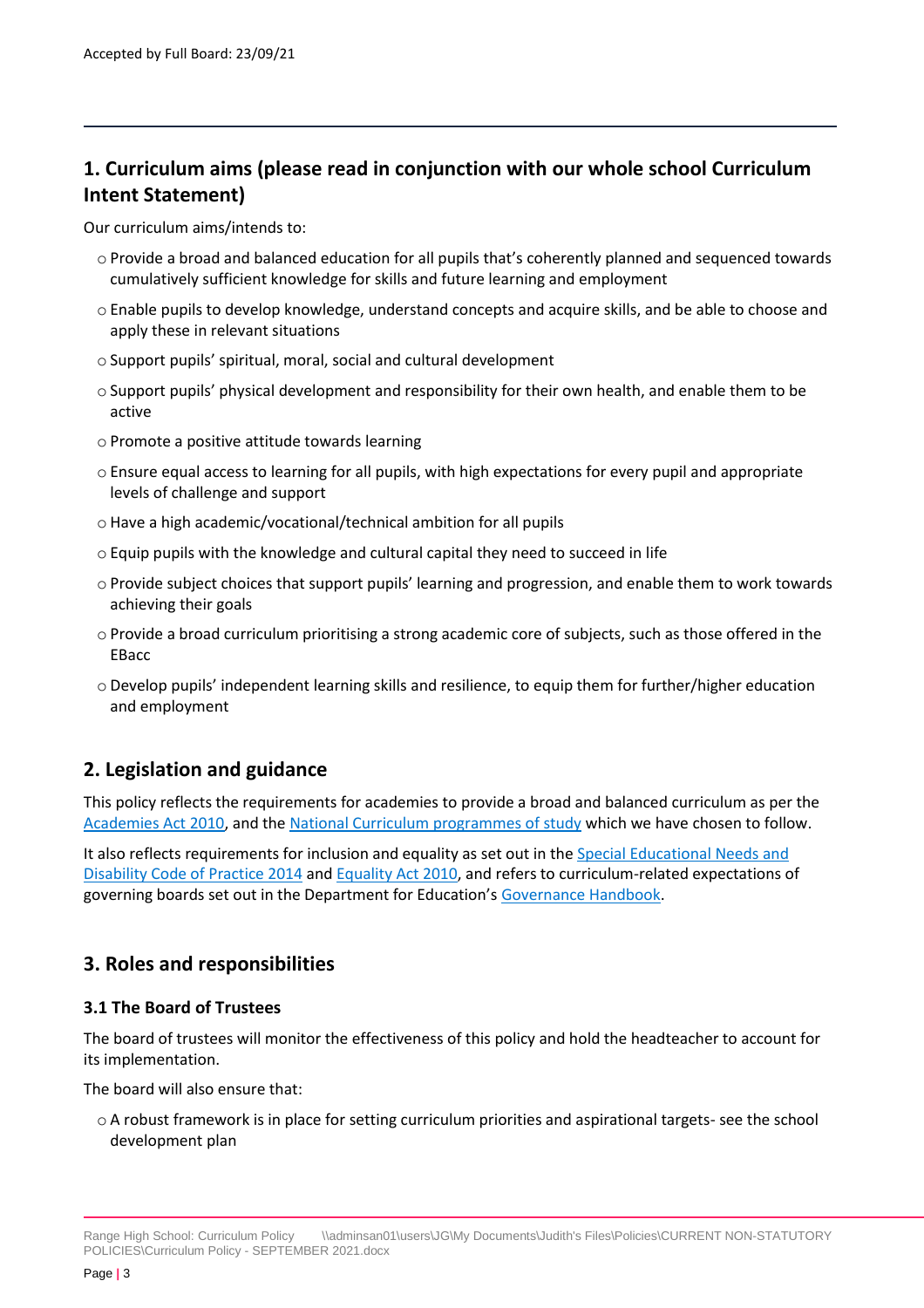- o The school is complying with its funding agreement and teaching a "broad and balanced curriculum" which includes English, maths, science and (subject to providing the right to withdraw) religious education, and enough teaching time is provided for pupils to cover the requirements of the funding agreement
- o Proper provision is made for pupils with different abilities and needs, including children with special educational needs (SEN)
- o All courses provided for pupils below the age of 19 that lead to qualifications, such as GCSEs and A-levels, are approved by the secretary of state
- o The school implements the relevant statutory assessment arrangements
- $\circ$  It participates actively in decision-making about the breadth and balance of the curriculum
- o Pupils from year 8 onwards are provided with independent, impartial careers guidance, and that this is appropriately resourced

#### **3.2 Headteacher**

The headteacher is responsible for ensuring that this policy is adhered to, and that:

- o All required elements of the curriculum, and those subjects which the school chooses to offer, have aims and objectives which reflect the aims of the school and indicate how the needs of individual pupils will be met
- o The amount of time provided for teaching the required elements of the curriculum is adequate and is reviewed by the board of trustees
- o Where appropriate, the individual needs of some pupils are met by permanent or temporary disapplication from all or part of the National Curriculum
- $\circ$  They manage requests to withdraw children from curriculum subjects, where appropriate
- o The school's procedures for assessment meet all legal requirements
- $\circ$  The board of trustees is fully involved in decision-making processes that relate to the breadth and balance of the curriculum
- o The governing board is advised on whole-school targets in order to make informed decisions
- <span id="page-3-0"></span>o Proper provision is in place for pupils with different abilities and needs, including children with SEN

#### **3.3 Other staff**

Other staff will ensure that the school curriculum is implemented in accordance with this policy. Please see our Teaching and Learning Policy for further details.

# **4. Organisation and planning**

Our curriculum is delivered through teaching and learning across all subject areas. The timetable operates on a two-week cycle of 49 one-hour periods. All departments are required to have schemes of work.

In KS3, students experience a wide range of subjects across the main areas of the learning experience (scientific, mathematical, technological, aesthetic and creative, human and social, physical, moral and spiritual). All students study English, Mathematics, Science, Religious Studies, History, Geography, Languages, Drama, Creative Arts based subjects, Design Technology, Music, ICT and Physical Education. The

Range High School: Curriculum Policy \\adminsan01\users\JG\My Documents\Judith's Files\Policies\CURRENT NON-STATUTORY POLICIES\Curriculum Policy - SEPTEMBER 2021.docx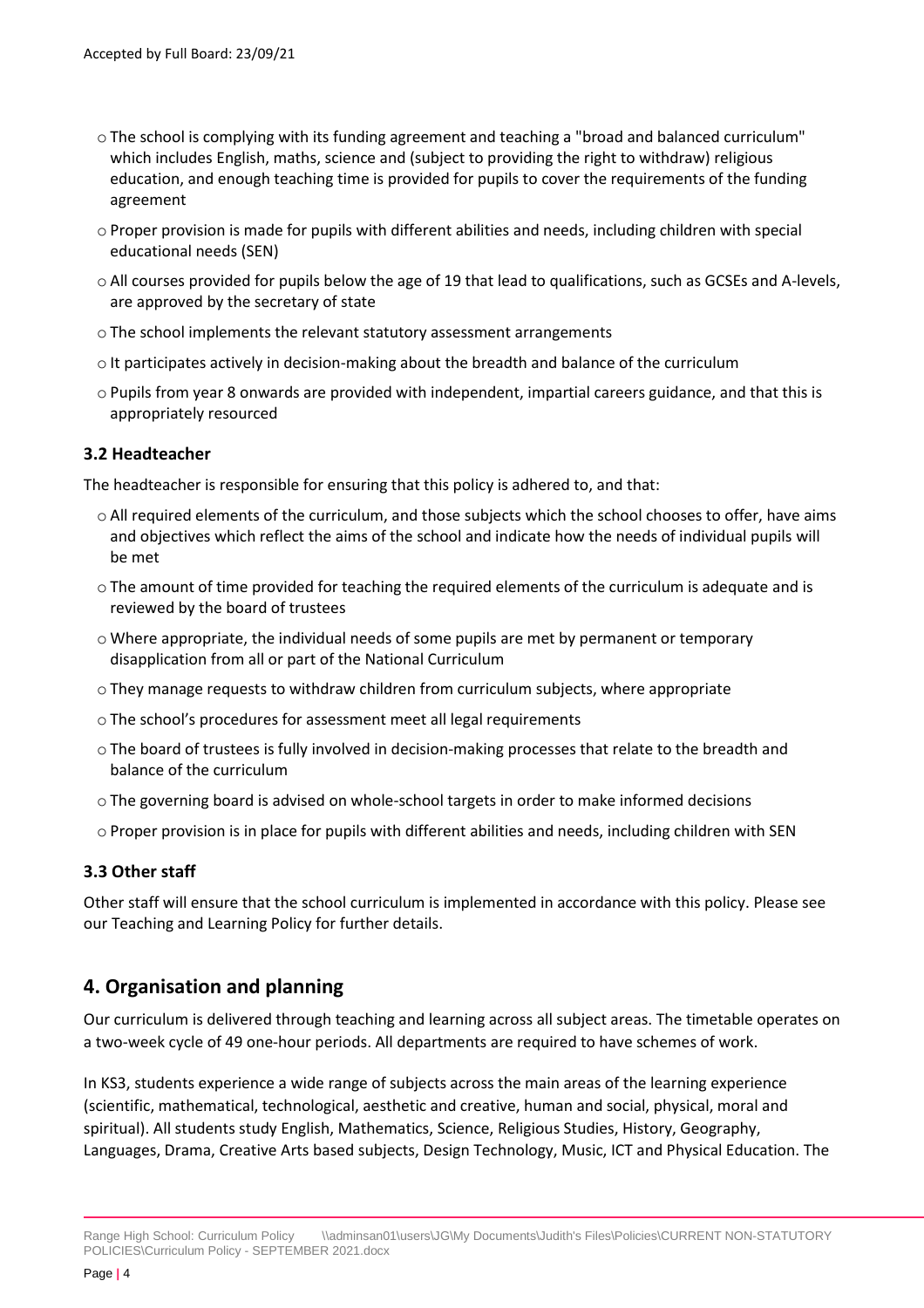Year 7 intake is placed in sets for Mathematics and English based on KS2 data and other assessment material. All students study a Foreign Language throughout KS3- either French or Spanish. In Year 9 all students are expected to opt to study their language in Year 10/11 for GCSE. Students are assigned to a set for MFL in Y8 and for Science from Y9.

In Year 9, all students continue to follow a broad curriculum, similar to that in Years 7/8. In Citizenship, students will commence their GCSE course as the school's policy is for all Year 10 students to sit their GCSE Citizenship examination at the end of Year 10. In January of Year 9, all students will be required to choose their optional based GCSE / BTEC subjects. All students have a free choice and are not restricted by blocks on the timetable. All students are expected to choose three optional based subjects apart from in exceptional circumstances, when two will be selected. In this latter case for pupils opting for two GCSE / BTEC courses, the school offers an 'Enriching Opportunities' course in which pupils learn basic life skills (e.g. CV writing, job applications). For some students, this becomes an option at the start of Year 11.

In Years 10 and 11 all students follow an academic curriculum with a broad range of GCSE subjects. All students will sit their Citizenship GCSE examinations at the end of Year 10. Students also study either the Science Trilogy (equivalent to two GCSEs) or the three separate Sciences to GCSE level. Subject teachers will use assessment information to work with students and their parents to choose the appropriate Science pathway for all students in Years 10 and 11. Teaching and learning takes place in ability sets for the core GCSE subjects and in mixed ability groups for optional subjects. A mentoring programme operates to provide individual support for identified students in all areas of the school. Careers Education is integrated into the curriculum and is delivered in eight distinct sessions throughout the year. Other bespoke careers events take place throughout the year. Our PHSE programme is taught via discreet lessons by a small group of well trained staff led by our PSHE coordinator. Core messages and themes are further explored and delivered in Form Time and through our assembly programme.

Students are encouraged to participate in a wide range of Enrichment activities and to seek opportunities to take the lead in these.

There is an open choice at 'A' Level / BTEC level and many students cross the Arts/Science divide; however, the emphasis tends to be on specialisation rather than maintaining breadth and balance. In Year 12, most students choose to study three subjects from a wide range of courses on offer. Students can also opt to take the Extended Project Qualification. Applications to study the EPQ will be considered based on internal assessment data. Sixth Formers are involved in the wider life of the academy by organising clubs and doing duties. Many students gain a great deal from the extra-curricular activities which provide valuable learning experiences outside 'A' Level study. Independent careers guidance is given before choices are made at both GCSE and 'A' Level by our external Careers Advisor. Students are taught across the curriculum in wellequipped specialist rooms. Wherever grouping or setting operates there is regular monitoring to ensure that students follow a programme appropriate to their learning needs. We expect our students to take full advantage of all the opportunities on offer to them and view their education as an active and participative experience. We expect that as they progress through the school they take more responsibility for their own learning and develop independence of thought.

Homework is considered an integral part of the learning experience and is set for all year groups.

At Range High School we expect all students to embrace the curriculum offer and to fully partake in the wide range of extra-curricular activities that take place.

Range High School: Curriculum Policy \\adminsan01\users\JG\My Documents\Judith's Files\Policies\CURRENT NON-STATUTORY POLICIES\Curriculum Policy - SEPTEMBER 2021.docx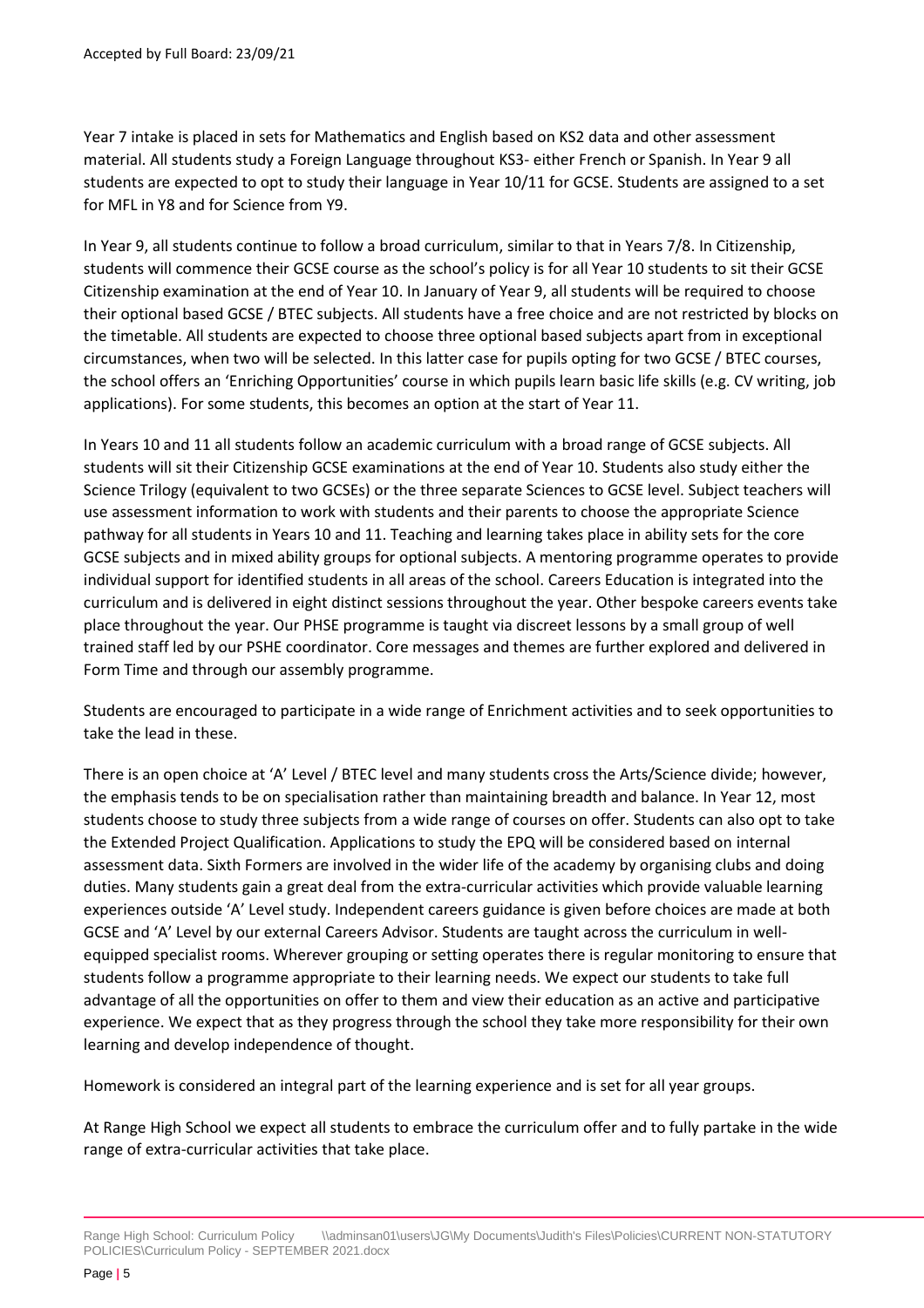For GCSE optional subjects, we recognise that in exceptional circumstances there may be a desire from a student to change an optional GCSE subject. The deadline for all changes is the October half term of Year 10. In such cases, the request to change a subject must be in writing from a parent / carer and addressed to the Assistant Headteacher (Curriculum) for consideration.

The school expects all students to complete GCSE or BTech qualifications in all of their subjects (both core and optional). For optional subjects, the academy recognises that, in exceptional circumstances, there may be a desire from a student/parent to discontinue a subject (e.g. based on medical evidence). In such cases, this request must be made to the Assistant Head (Curriculum), in writing from a parent/carer, for consideration. Such a request will be considered on an individual by individual basis.

For A Level study, all students are required to choose at least three subjects for study in Years 12 and 13. The school recognises that in exceptional circumstances there may be a desire from a student to change a subject. The deadline for all changes is the October half term of Year 12. Again, the request should be made in writing and submitted to the Assistant Head (Curriculum) for consideration.

In addition to all of this please see the following separate documents/policies in relation to key aspects of our curriculum offer:

- o The Curriculum Intent statement
- o Relationships and sex education, and health education see separate policy
- o Spiritual, moral, social and cultural development- see separate policy
- o British values- PSHE, PD Programme, Assembly and FT Programme
- $\circ$  Careers guidance as outlined above
- o Short, medium and long-term planning expectations- see individual Subject Schemes of Work

#### <span id="page-5-0"></span>**5. Inclusion**

All aspects of the curriculum offer are available to all of our students, without exception.

Teachers set high expectations for all pupils. They will use appropriate assessment to set ambitious targets and plan challenging work for all groups, including:

- More able pupils
- Pupils with low prior attainment
- Pupils from disadvantaged backgrounds
- > Pupils with SEN
- Pupils with English as an additional language (EAL)

Teachers will plan lessons so that pupils with SEN and/or disabilities can study every National Curriculum subject, wherever possible, and ensure that there are no barriers to every pupil achieving.

Teachers will also take account of the needs of pupils whose first language is not English. Lessons will be planned so that teaching opportunities help pupils to develop their English, and to support pupils to take part in all subjects.